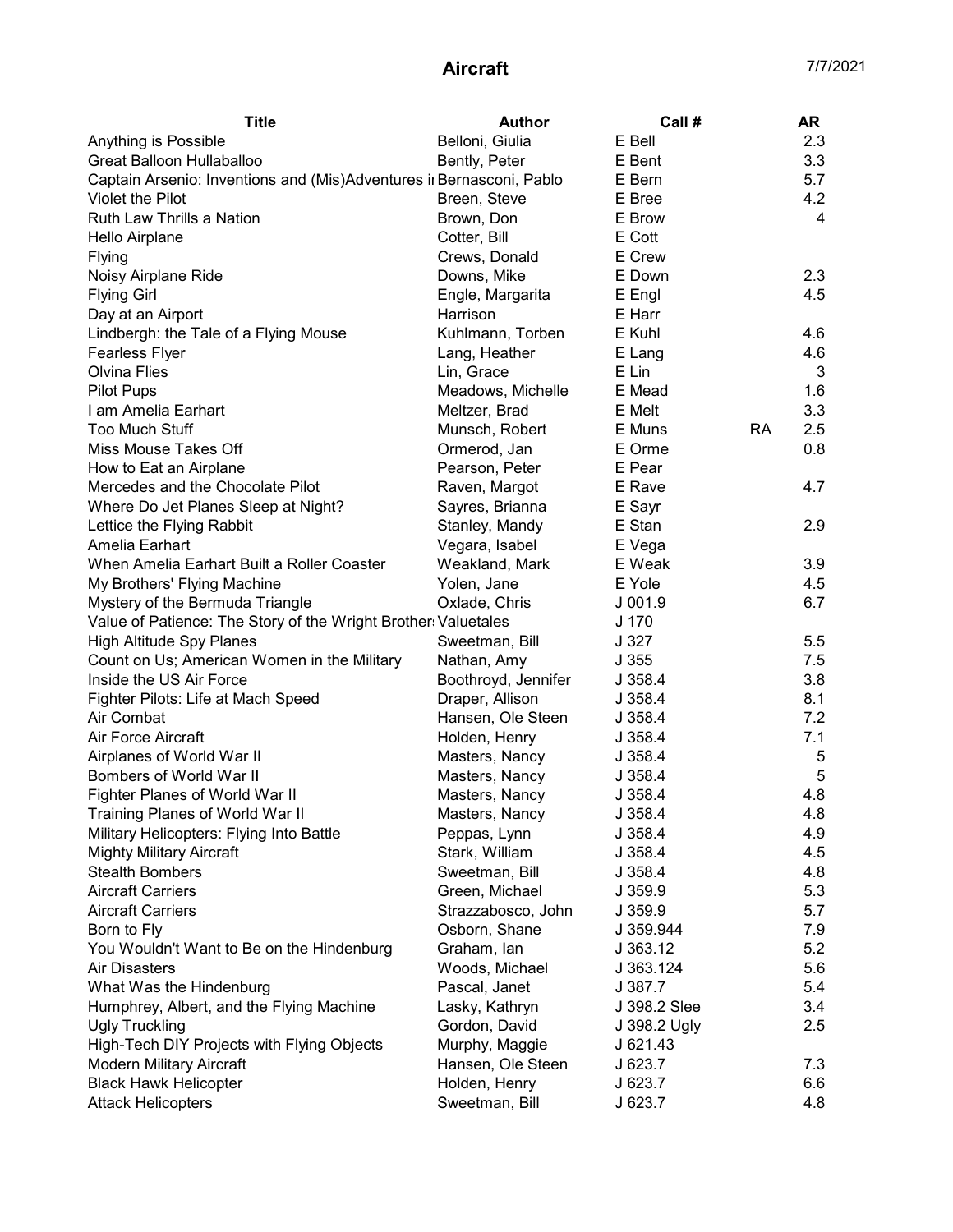| <b>Title</b>                                                    | <b>Author</b>      | Call#     | AR  |
|-----------------------------------------------------------------|--------------------|-----------|-----|
| <b>Supersonic Fighters</b>                                      | Sweetman, Bill     | J 623.7   | 4.9 |
| Attack Vehicles in the Air                                      | Boutland, Craig    | J 623.74  | 5.9 |
| <b>Military Attack Aircraft</b>                                 | Hansen, Grace      | J 623.74  | 2.7 |
| <b>Military Bomber Aircraft</b>                                 | Hansen, Grace      | J 623.74  | 2.9 |
| <b>Military Fighter Aircraft</b>                                | Hansen, Grace      | J 623.74  | 2.8 |
| Superfast Jets                                                  | Harris, Tim        | J 623.74  |     |
| Amazing Facts About Military Sea and Air Vehicles Meister, Cari |                    | J 623.74  |     |
| Fighter Jets: Defending the Skies                               | Peppas, Lynn       | J 623.74  | 4.6 |
| F/A-22 Raptor                                                   | Stone, Lynn        | J 623.74  | 6.9 |
| HH-60 Pave Hawk                                                 | Stone, Lynn        | J 623.74  | 6.5 |
| Jet Fighters Inside and Out                                     | Winchester, Jim    | J 623.74  | 5.7 |
| Aircraft Carriers, Inside and Out                               | Beyer, Mark        | J623.8    |     |
| <b>Terrific Transportation Inventions</b>                       | Waxman, Laura      | J 629.046 | 4.6 |
| <b>Wright Brothers</b>                                          | Freedman, Russell  | J629.1    | 7.7 |
| A is for Airplane                                               | Riehle, Mary Ann   | J629.1    | 7.1 |
| Book of Flight                                                  | Rinard, Judith     | J 629.1   | 7   |
| Air Force One                                                   | Santella, Andrew   | J629.1    |     |
| Planes                                                          | Armentrout, David  | J 629.13  | 4.6 |
| What's Your Story, Amelia Earhart?                              | Barton, Jen        | J629.13   | 4.1 |
| Air Force One                                                   | Britton, Tamara    | J 629.13  | 5.3 |
| Super Jumbo Jets                                                | Cefrey, Holly      | J629.13   | 6.7 |
| Air Show Pilots and Airplanes                                   | Gaffney, Timothy   | J 629.13  | 5.7 |
| Freaky-Big Airplanes                                            | Goldish, Meish     | J 629.13  | 4.6 |
| Seaplanes and Naval Aviation                                    | Hansen, Ole        | J629.13   | 6.7 |
| Amazing Flights: the Golden Age                                 | Hansen, Ole Steen  | J 629.13  | 6.7 |
| <b>Commercial Aviation</b>                                      | Hansen, Ole Steen  | J 629.13  | 6.9 |
| Flying for Fun                                                  | Hansen, Ole Steen  | J629.13   | 6.7 |
| Helicopters                                                     | Hansen, Ole Steen  | J 629.13  | 7.2 |
| Military Aircraft of WWI                                        | Hansen, Ole Steen  | J 629.13  | 6.7 |
| Weird and Wonderful Aircraft                                    | Hansen, Ole Steen  | J 629.13  | 7.3 |
| Wright Brothers and Other Pioneers of Flight                    | Hansen, Ole Steen  | J 629.13  | 6.9 |
| Let's Go by Airplane                                            | Hanson, Anders     | J629.13   | 2.5 |
| <b>Test Pilot</b>                                               | Horn, Geoffrey     | J629.13   | 5.1 |
| <b>Big Book of Airplanes</b>                                    | Nandi, Ishani      | J 629.13  |     |
| Disappearance of Amelia Earhart                                 | Netzley, Patricia  | J 629.13  | 8.9 |
| Hindenburg                                                      | O'Brien, Patrick   | J 629.13  | 5.7 |
| Rescue Helicopters                                              | Olien, Becky       | J 629.13  | 3.5 |
| Airplane Alphabet Book                                          | Pallotta, Jerry    | J 629.13  | 4.3 |
| <b>Transport Helicopters</b>                                    | Richardson, Adele  | J 629.13  | 3.9 |
| <b>Planes</b>                                                   | Rockwell, Anne     | J 629.13  |     |
| Incredible Story of Jets                                        |                    |           |     |
|                                                                 | Roza, Greg         | J 629.13  | 6.5 |
| Airplanes                                                       | Schaefer, Lola     | J 629.13  | 3   |
| Airplanes                                                       | Stille, Darlene    | J 629.13  | 2.8 |
| <b>Helicopters</b>                                              | Stille, Darlene    | J 629.13  | 3.3 |
| <b>Wright Brothers</b>                                          | Venezia, Mike      | J 629.13  | 5.6 |
| <b>How Airplanes Work</b>                                       | Ohmann, Paul R.    | J 629.132 | 4.4 |
| How Airplanes Get from Here to There                            | Brown, Jordan      | J 629.133 | 5.5 |
| Hot Air Ballooning                                              | Costanzo, Christie | J 629.133 | 5.3 |
| <b>Megafast Planes</b>                                          | Farndon, John      | J 629.133 | 6.3 |
| <b>Building an Airplane</b>                                     | Hammelef, Danielle | J 629.133 | 4.4 |
| Let's Go by Helicopter                                          | Hanson, Anders     | J 629.133 | 3   |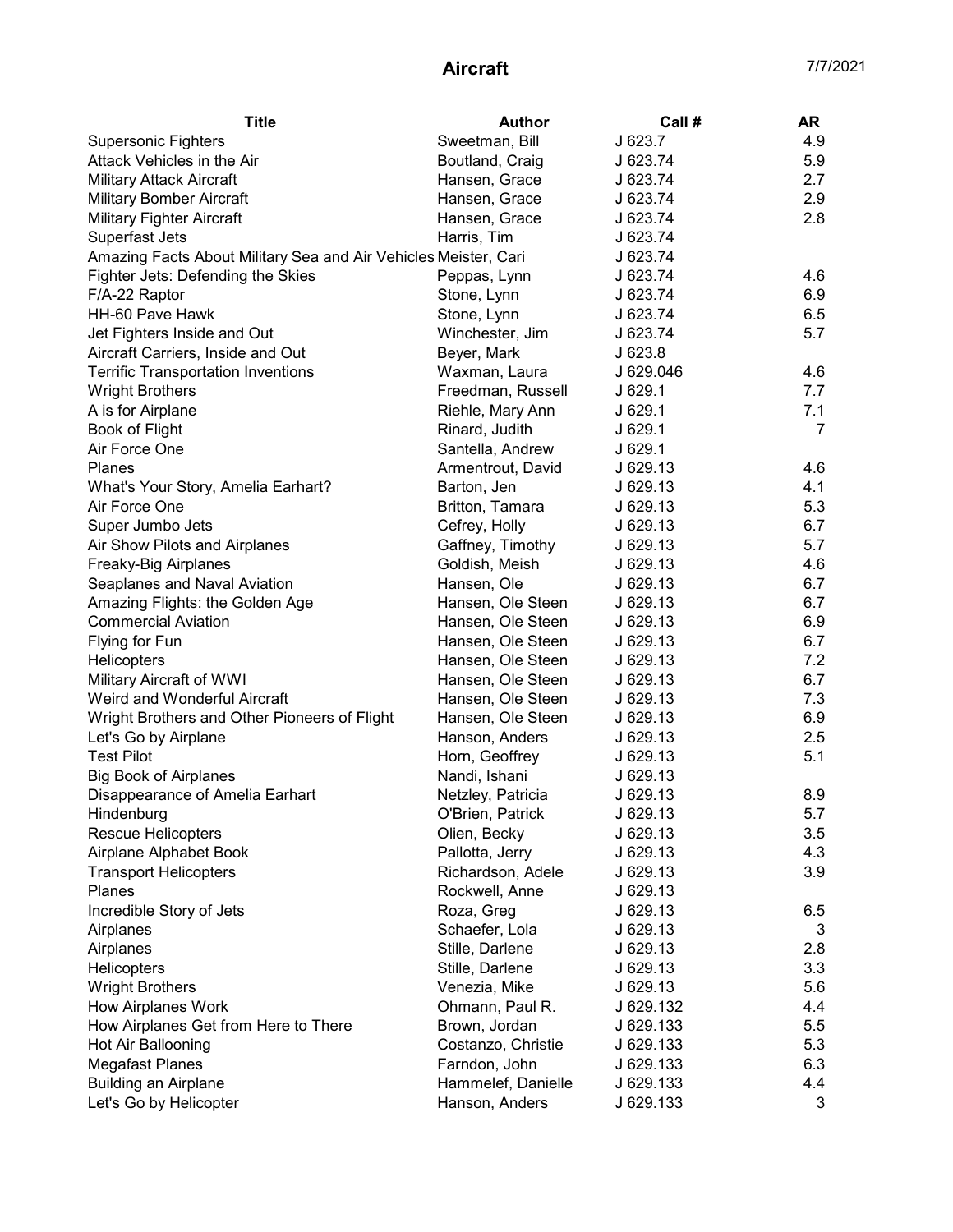| <b>Title</b>                                                     | Author               | Call#             | AR  |
|------------------------------------------------------------------|----------------------|-------------------|-----|
| How to Build a Plane                                             | Lacey, Saskia        | J 629.133         | 3.3 |
| Helicopters                                                      | Pettiford, Rebecca   | J 629.133         | 2.5 |
| Airplanes                                                        | Rustad, Martha       | J 629.133         | 3.5 |
| Airplane                                                         | Sinclair, Julie      | J 629.133         | 4   |
| <b>Personal Aircraft</b>                                         | Harris, Tim          | J 629.14          |     |
| Origami Aircraft                                                 | Merrill, Jayson      | J 736.982         |     |
| Airigami                                                         | Norvell, Elmer       | J 736.982         |     |
| Draw 50 Airplanes, Aircraft, and Spacecraft                      | Ames, Lee            | J 743.8           |     |
| Airplanes                                                        | Hosley, Maria        | J 743.8           |     |
| Aircraft                                                         | Walsh, Patricia      | J 743.8           |     |
| Paper Airplanes: Captain Level 4                                 | Harbo, Christopher   | J 745.592         |     |
| Paper Airplanes: Copilot Level 2                                 | Harbo, Christopher   | J 745.592         |     |
| Paper Airplanes: Flight School Level 1                           | Harbo, Christopher   | J 745.592         |     |
| Paper Airplanes: Pilot Level 3                                   | Harbo, Christopher   | J 745.592         |     |
| <b>Great Paper Airplanes</b>                                     | Kitty Haw Software   | J 745.592         |     |
| Science Behind Superman's Flight                                 | Enz, Tammy           | J 791.43          | 3.9 |
| Science Behind Batman's Flying Machines                          | Enz, Tammy           | J 791.73          | 4.6 |
| Military Aircraft of WWII                                        | Hansen, Ole          | J 929.13          | 6.7 |
| Air Forces of World War II                                       | Taylor, Mike         | J 940.53          | 6.7 |
| Soviet Night Witches                                             | Dell, Pamela         | J 940.54          | 5.4 |
| Black and White Airmen: Their True History                       | Fleischman, John     | J 940.54          | 7.6 |
| You Wouldn't Want to Be a WWII Pilot                             | Graham, Ian          | J 940.54          | 5.3 |
| Yankee Doodle Gals: Women Pilots of WWII                         | Nathan, Amy          | J 940.54          | 6.7 |
| U.S. Wasp                                                        | Simons, Lisa         | J 940.54          | 5.9 |
| Tuskegee Airmen                                                  | Doeden, Matt         | J 940.544         | 5.2 |
| Who Was Amelia Earhart                                           | Jerome, Kate         | J B Earhart       | 4.3 |
| Airborne: a Photobiography of Wilbur and Orville W Collins, Mary |                      | J B Wright        | 7.2 |
| Adventures of Vin Fiz                                            | Cussler, Clive       | J Fantasy Cuss    | 5.9 |
| Unterwegs Mit Dem Jumbo Jet                                      | Royston, Angela      | J Ger 629.13      |     |
| <b>Hindenburg Disaster</b>                                       | Bowman, Chris        | J GN Bowm         | 3.3 |
| Amelia Earhart Flies Across the Atlantic                         | Yomtov, Nel          | J GN Yomt         | 4   |
| I Survived the Hindenburg Disaster                               | Tarshis, Lauren      | J History Tars 13 | 5   |
| World War II Pilots                                              | Burgan, Michael      | J History You     |     |
| Survivor                                                         | Benjamin, David      | J Horror Benj 1   |     |
| <b>Mission Hindengurg</b>                                        | London, Alex         | J Mystery Thir 2  | 5.5 |
| June, July, and August                                           | Mailbox              | J Pro 394         |     |
| Fly a Jet Fighter                                                | Koll, Hilary         | J Pro 623.7       |     |
| Things That Go                                                   | Holzschuher, Cynthia | J Pro 629         |     |
| Wright Brothers for Kids                                         | Cars                 | J Pro 629.13      |     |
| <b>Wright Brothers for Kids</b>                                  | Carson, Mary         | J Pro 629.13      |     |
| Flight: Thematic Unit                                            | Vaden, Judy          | J Pro 629.13      |     |
| Apple Pie with Amelia Earhart                                    | Steinkraus, Kyla     | J Sci-Fi Time     | 3.2 |
| How Do Hang Gliders Work?                                        | Boothroyd, Jennifer  | <b>JR Boot</b>    | 3.1 |
| How Do Helicopters Work?                                         | Boothroyd, Jennifer  | JR Boot           | 2.9 |
| How Do Parachutes Work?                                          | Boothroyd, Jennifer  | JR Boot           | 3.4 |
| <b>Aircraft Carriers</b>                                         | Doeden, Matt         | <b>JR Doed</b>    | 2.7 |
| Fred and Ted Like to Fly                                         | Eastman, P.D.        | <b>JR East</b>    | 1.2 |
| Airplanes                                                        | Glaser, Rebecca      | <b>JR Glas</b>    | 1   |
| Jets                                                             | Hill, Lee Sullivan   | <b>JR Hill</b>    | 1.9 |
| Fly High, Katie!                                                 | Manushkin, Fran      | JR Manu           | 2.3 |
| <b>Helicopters</b>                                               | Meister, Cari        | <b>JR Meis</b>    | 1   |
|                                                                  |                      |                   |     |